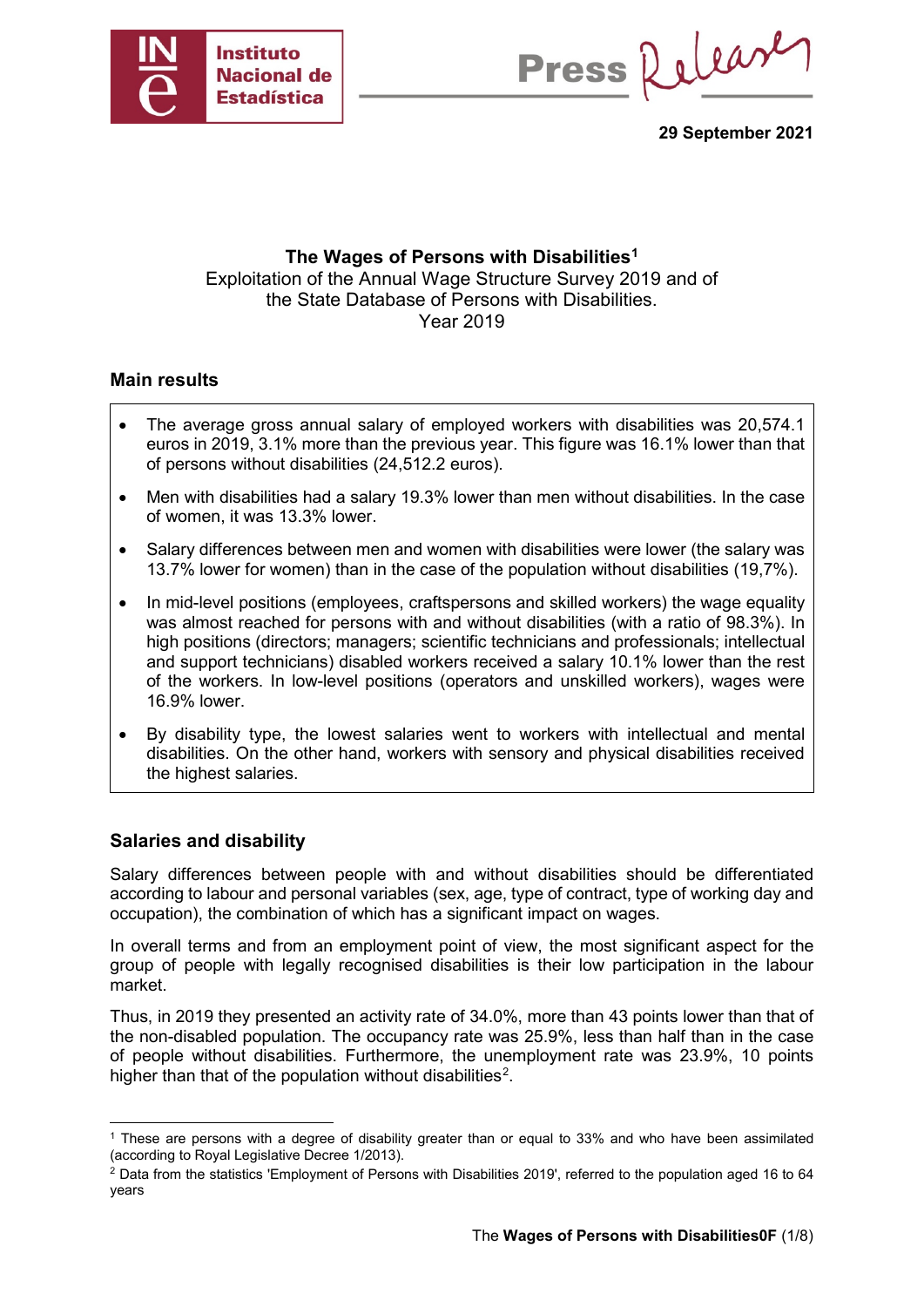In this context, the annual gross wage for employed persons with disabilities was 20,574.1 euros per worker, 16.1% less than that of persons without disabilities. The wage ratio between workers with and without disabilities was 83.9%. This was an increase compared to 2018, when it was 82.7%.

On the other hand, the hourly wage for people with disabilities was 13.7 euros annually, compared to 15.9 euros for people without disabilities.

#### **Average income Year 2019**

Press Release

Units: euros

|                   | Total    | Persons without<br>disabilities | Persons with<br>disabilities | Wage differences<br>(%` |
|-------------------|----------|---------------------------------|------------------------------|-------------------------|
| Gross annual wage |          |                                 |                              |                         |
| Per worker        | 24,396.0 | 24,512.2                        | 20.574.1                     | -16.1                   |
| Per hour          | 15.9     | 15.9                            | 13.7                         | -13.8                   |

 $1$  Wage differences = difference betw een earnings of persons w ith and w ithout disabilities, expressed as a percentage w ith respect to the earnings of persons w ithout disabilities.

The differences in median annual wages (for which there are as many workers with higher salaries as there are with lower salaries) stood at 14.7%

The fact that the average wage is higher than the median is due to the weight of workers with higher wages.

### Salary distributions for persons with and without disabilities **The Vear 2019** Units: euros

|                              | Average wage | Median wage |
|------------------------------|--------------|-------------|
| Persons without disabilities | 24.512.2     | 20.452.8    |
| Persons with disabilities    | 20.574.1     | 17.452.8    |
| Wage differences $(\%)$      | -16.1        | $-147$      |

The wage distribution was similar in both groups, although in the case of people with disabilities a larger percentage of workers was concentrated in the lower wages.

In general, although the differences between the wage levels of people with and without disabilities were significant, they decreased as the wage level increased.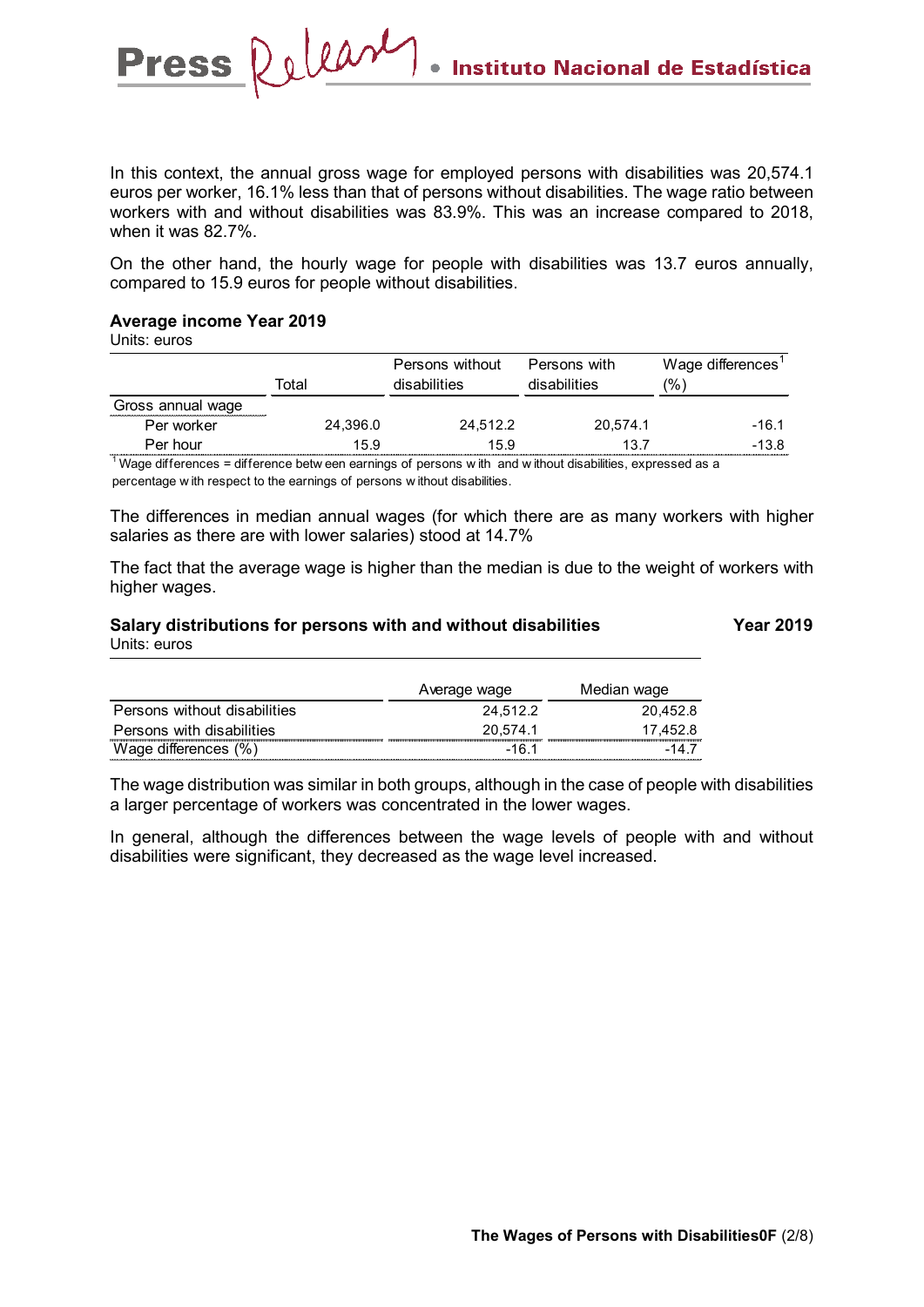## **Distribution of gross annual salary. Year 2019**

Units: euros



### **Wages and disability according to the characteristics of the worker and the characteristic of the work unit[3](#page-2-0)**

By sex, the average salary of disabled women was 18,863.7 euros per worker per year, while for men it was 21,866.6 euros. The salary of women was, therefore, 13.7% lower than that of men, a smaller difference than in the case of the population without disability (19.7% lower).

Moreover, fewer wage inequalities were detected among the female population with and without disability (the salary of the former was 13.3% lower than that of the latter), than in the case of men (whose salary was 19.3% lower in the presence of disability).

<span id="page-2-0"></span><sup>&</sup>lt;sup>3</sup> The work unit is the Social Security Contribution Account, which is the sampling unit used in wage and labour cost surveys.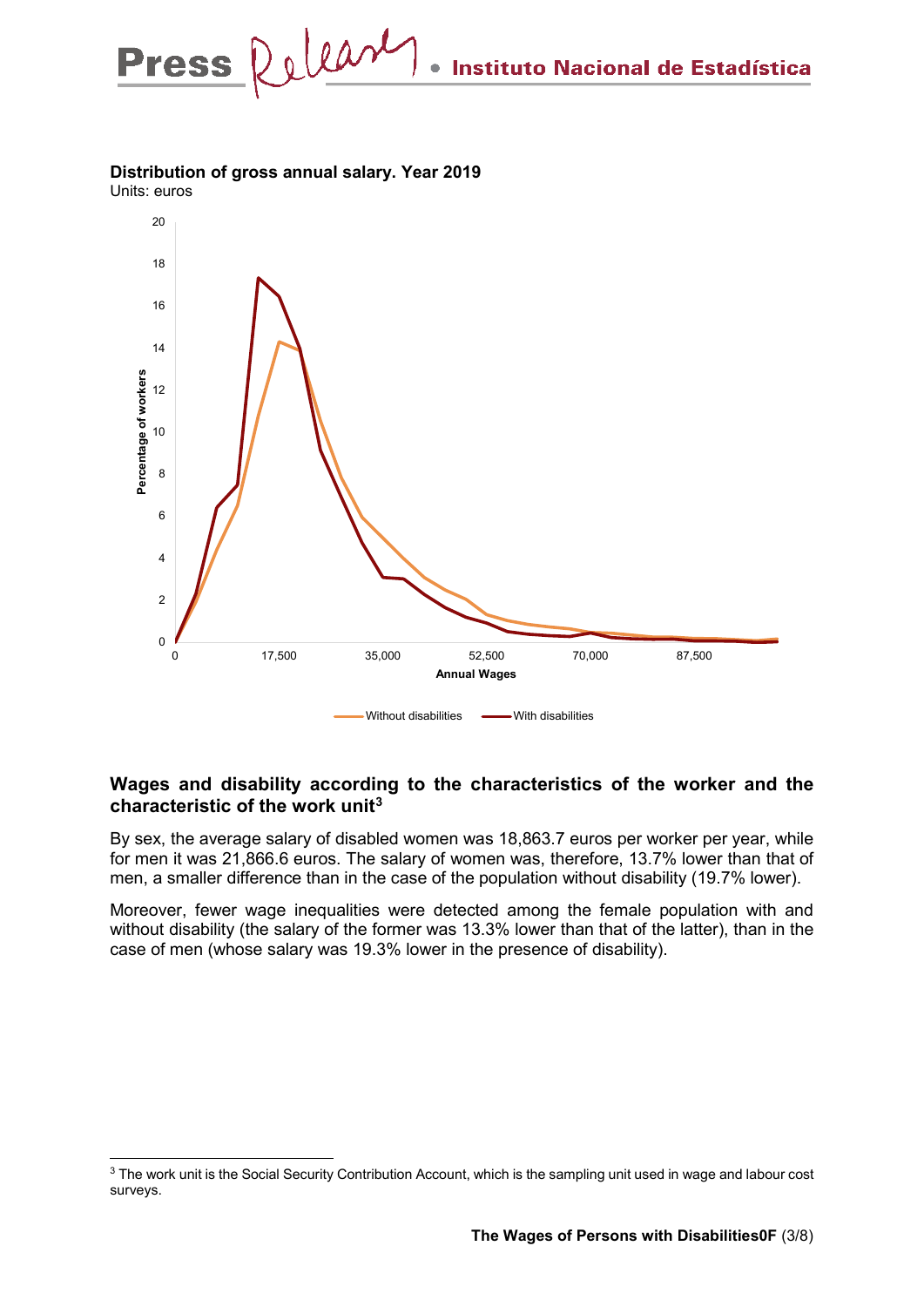By age group, workers with disabilities obtained a lower salary than that received by those without disabilities, regardless of age. The greatest difference occurred in the 30 to 44 year old age group, with a ratio of 78.4%.

### **Annual earnings according to the demographic characteristics of the worker Year 2019**

Units: euros

Press Relear

|                   | Persons              | Persons           |                   |
|-------------------|----------------------|-------------------|-------------------|
|                   | without disabilities | with disabilities | Wage ratio $(\%)$ |
| Total             | 24.512.2             | 20.574.1          | 83.9              |
| Sex               |                      |                   |                   |
| Men               | 27,104.8             | 21,866.6          | 80.7              |
| Women             | 21,758.1             | 18,863.7          | 86.7              |
| Age groups        |                      |                   |                   |
| 16 to 29 years    | 15,966.4             | 13,657.8          | 85.5              |
| 30 to 44 years    | 23.792.1             | 18,655.6          | 78.4              |
| 45 years and over | 27,381.4             | 21,729.8          | 79.4              |

With regard to the type of working day, in 2019 fewer wage differences were observed between persons with and without disability in part-time contracts, for whom the wage ratio stood at 93.9%.

By contract type, the ratio was lower for permanent contracts than for temporary contracts (83.7% and 88.5%, respectively).

The occupation of workers is the most revealing variable of the employment situation of persons with disabilities. In 2019, in none of the occupational groups did persons with disabilities exceed the gross wage of the non-disabled population.

Wage differences for persons with disabilities in high occupancy positions (directors and managers; technicians and scientific professionals, intellectual and support technicians) increased compared to persons without disabilities in the same positions. This was because the wage ratio decreased with respect to 2018, standing at 89.9%.

On the other hand, in mid-level (employees, artisans and skilled workers) and low-level positions (operators and unskilled workers) the wage gap for people with disabilities reduced compared to 2018, with ratio increases to 98.3% and 83.1%, respectively.

### **Wage ratio between workers with and without disability by occupation Year 2019**

Units: percentage

| Occupation group                                         | 2018 |      | 2019 |      |
|----------------------------------------------------------|------|------|------|------|
| High: directors and managers; scientific technicians and |      |      |      |      |
| professionals, intellectual and support technicians      |      | 94.9 |      | 89.9 |
| Medium: skilled employees, craftspersons and workers     |      | 95.1 |      | 98.3 |
| Low: unskilled operators and workers                     |      | 79.5 |      | 83.1 |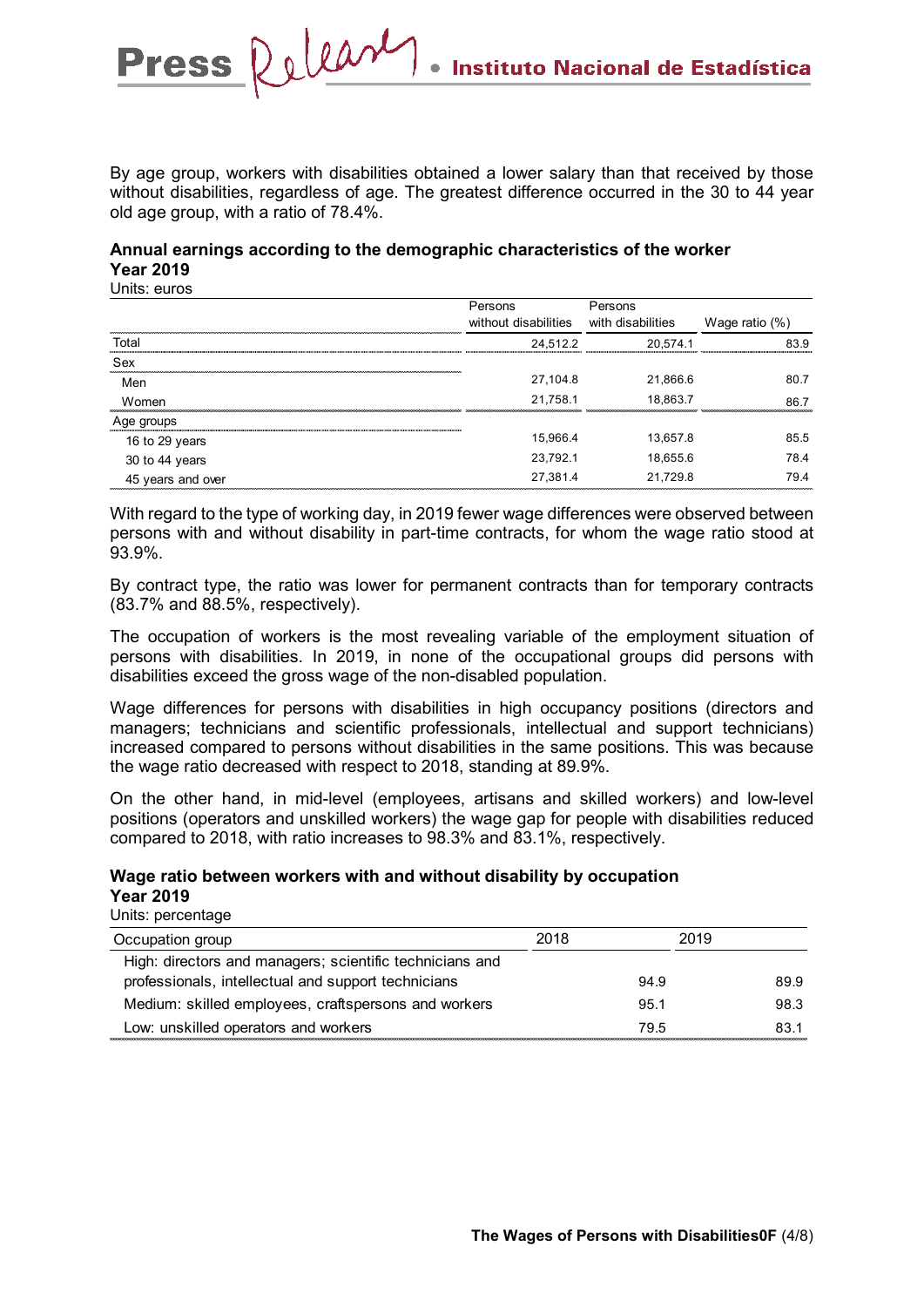### **Annual earnings according to the labour characteristics of the worker Year 2019**

Press Releary

Units: euros

|                                                          | Persons              | Persons           |                   |
|----------------------------------------------------------|----------------------|-------------------|-------------------|
|                                                          | without disabilities | with disabilities | Wage ratio $(\%)$ |
| Type of working day                                      |                      |                   |                   |
| Full-time                                                | 28.525.0             | 24.452.4          | 85.7              |
| Part-time                                                | 11.420.1             | 10.722.4          | 93.9              |
| Type of contract                                         |                      |                   |                   |
| Indefinite duration                                      | 26.583.8             | 22.241.4          | 83.7              |
| Fixed-term                                               | 17.998.4             | 15.932.3          | 88.5              |
| Occupation group                                         |                      |                   |                   |
| High: directors and managers; scientific technicians and |                      |                   |                   |
| professionals, intellectual and support technicians      | 34.047.0             | 30.593.9          | 89.9              |
| Medium: skilled employees, craftspersons and workers     | 19.900.1             | 19.555.8          | 98.3              |
| Low: unskilled operators and workers                     | 18.472.0             | 15.346.0          | 83.1              |

If the characteristics of the work unit and the company are taken into account, the salary of persons with disabilities increased as the size of the centre increased.

Although in all cases the salary of persons with disabilities was lower than that of persons without disabilities, the greatest differences were recorded in medium-sized contribution centres (of between 50 and 199 workers), with salary levels for persons with disabilities 28.9% lower than those without disabilities.

By activity sectors, the differences between the salaries of persons with and without disabilities were similar in all sectors.

### **Annual profit according work unit characteristics Year 2019**

Units: euros

|                           | Persons              | Persons           |                   |
|---------------------------|----------------------|-------------------|-------------------|
|                           | without disabilities | with disabilities | Wage ratio $(\%)$ |
| Unit size $^1$            |                      |                   |                   |
| 1 to 49 workers           | 19.913.6             | 16,812.3          | 84.4              |
| 50 to 199 workers         | 25.502.7             | 18,138.9          | 71.1              |
| 200 workers or more       | 30.662.3             | 25,092.1          | 81.8              |
| Activity sector           |                      |                   |                   |
| Industry and Construction | 26.612.6             | 22,698.2          | 85.3              |
| Services                  | 23.963.4             | 20,171.2          | 84.2              |

<sup>1</sup> The "w orking unit" is the Social Security Contribution Account

### **Salaries by type and intensity of disability**

The largest salary discrepancies appear when the type of disability is considered. Thus, the highest earnings in 2019 corresponded to persons with sensory disabilities, followed by persons with physical disabilities and others, with salaries that exceeded the average salary of persons with disabilities by 9.0% and 5.1%, respectively.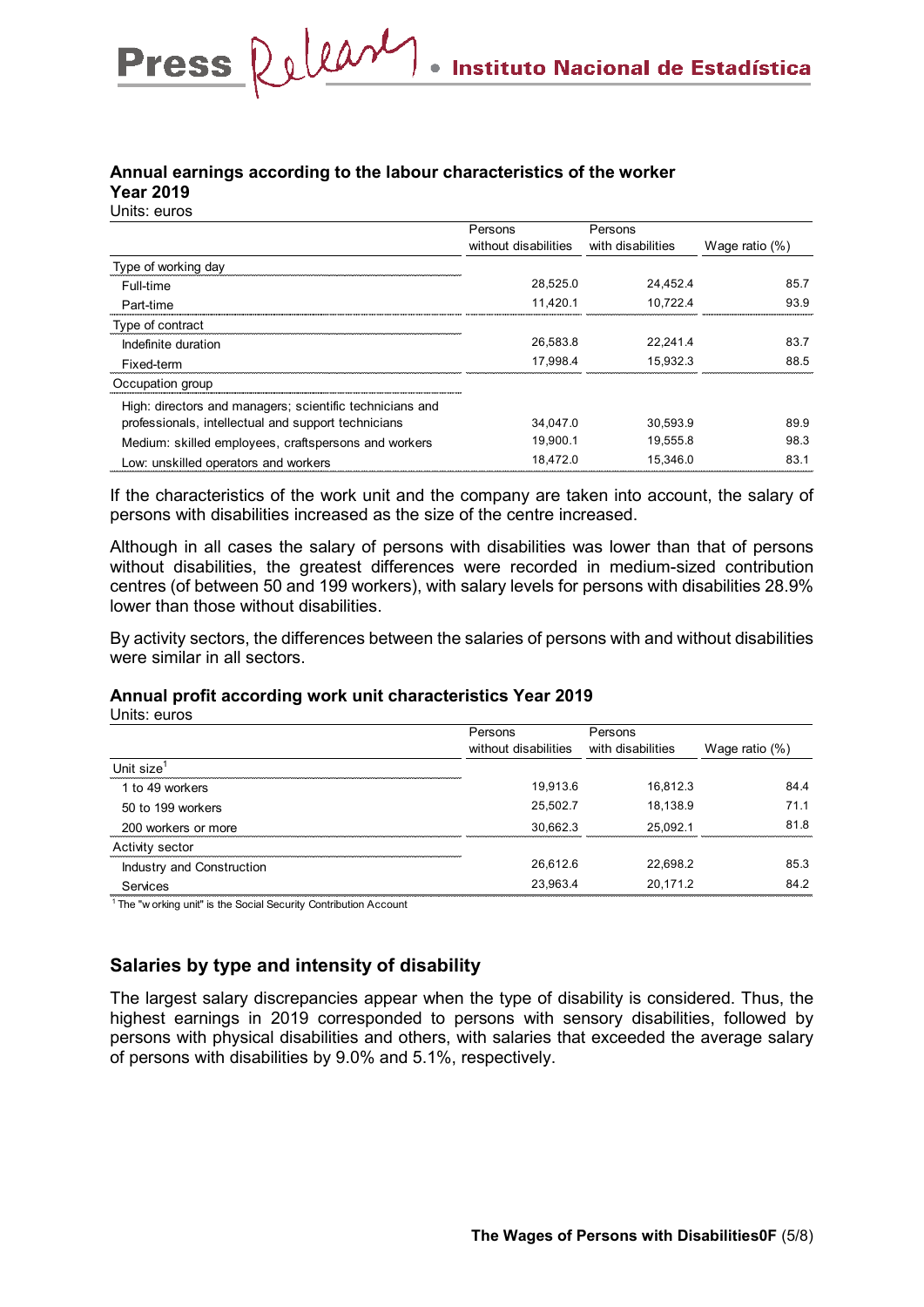At the opposite extreme, workers with intellectual and mental disabilities received the lowest wages (13,136.9 and 17,521.1 euros per year respectively), with wages 36.1% and 14.8% lower, respectively, than the average of the group with disabilities.

Differences were also observed according to the degree of disability, although not so pronounced. Salaries ranged from 21,129.5 euros per year in people with a lower degree of disability, to 19,116.2 euros in those with a recognized degree of greater than or equal to 65% of disability.



#### **Annual salary according to type of disability. Year 2019** Units: euros

Release

**Press** 

\* The group 'Not known' consists of pernsioners who have a recognised permanent disability pension and are not registered in the SDPD.

#### **Annual salary according to degree of disability. Year 2019** Units: euros



\* The group 'Not known' consists of pernsioners who have a recognised permanent disability pension and are not registered in the SDPD.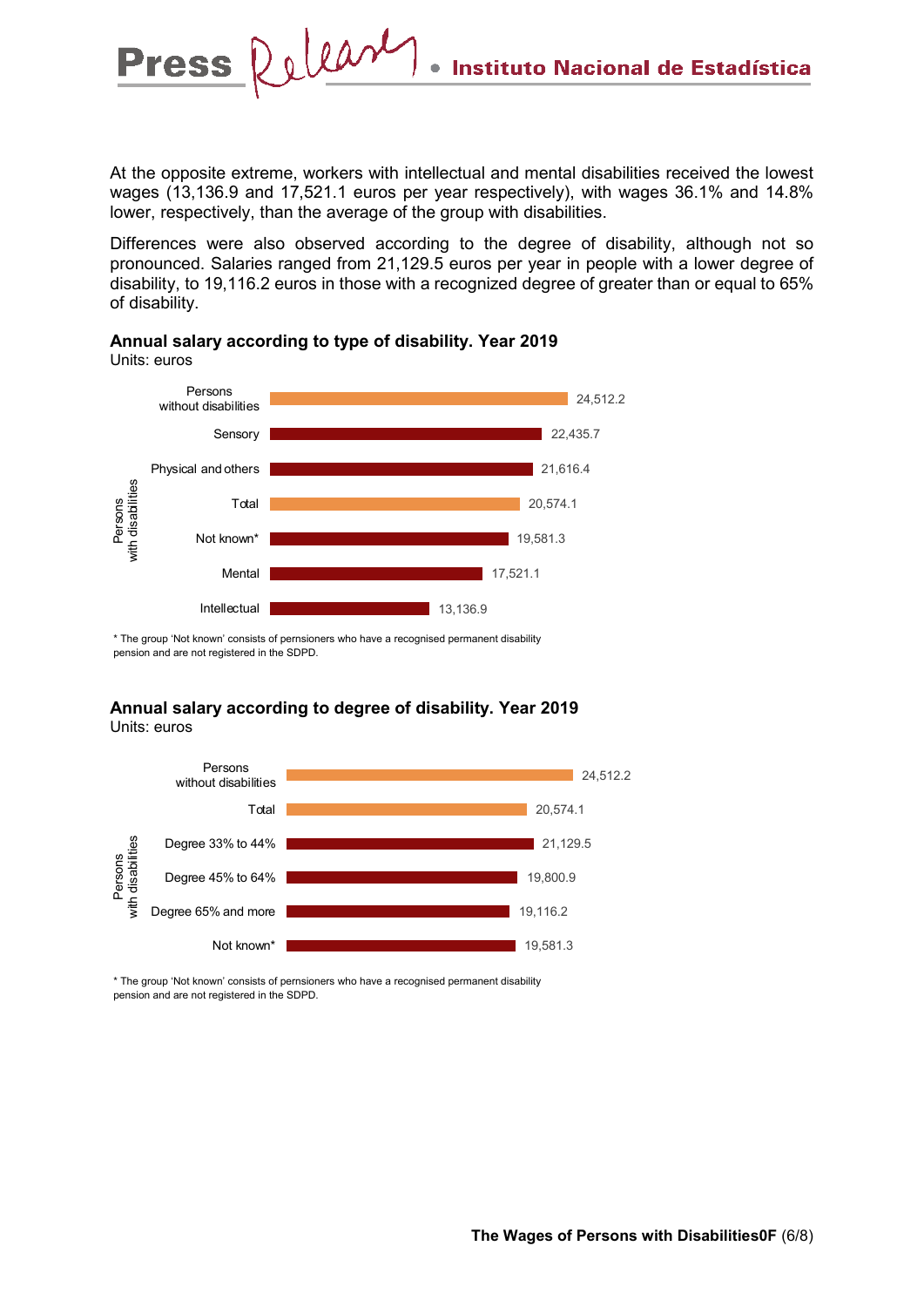### **Salaries and employment promotion measures**

Press Releary

A series of measures to promote employment are aimed at the group of people with disabilities in order to favour their hiring and their permanence in the workplace. These advantages include reductions and bonuses in Social Security contributions and the specific contract modality for workers with disabilities.

If the group of persons with disabilities is analysed in terms of the employment promotion measures received in 2019, it can be seen that the persons who benefited from them were, in turn, those who had the lowest incomes (17,145.7 and 19,112.0 euros per year for persons with reductions and with specific contracts, respectively).

### **Gross annual salary of persons with disabilities according to employment promotion measures. Year 2019**

Units: euros

|                                                                    | Gross       |
|--------------------------------------------------------------------|-------------|
|                                                                    | annual wage |
| Total persons with disabilities                                    | 20,574.1    |
| According to whether or not they have reductions on contributions  |             |
| Without bonuses/reductions                                         | 22.943.6    |
| With bonuses/reductions                                            | 17,145.7    |
| According to whether or not they have specific disability contract |             |
| Other contracts                                                    | 21.046.7    |
| Specific disability contract                                       | 19.112.0    |

### **Data Review and Update**

The data published today are final. The results are available at INEBase.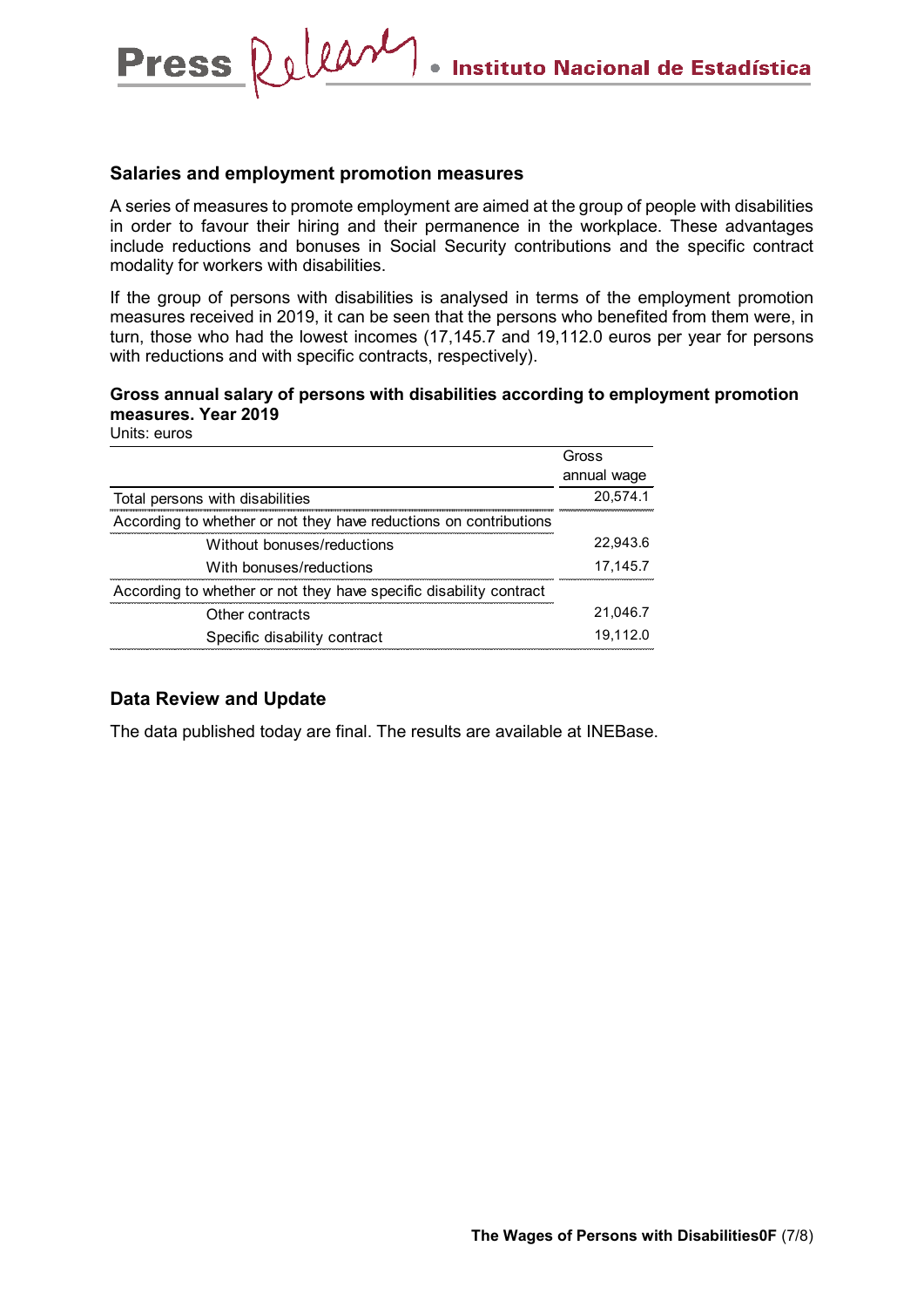## **Methodological note**

The statistic The Wages of Persons with Disabilities (WPD) investigates the distribution of the salaries of workers with a disability certificate (they have a recognised degree of disability equal to or greater than 33%), depending on a large number of variables such as sex, occupation, type and degree of disability or employment promotion measures. This distribution is compared with that of wage earners without disabilities.

The WPD is contemplated in the National Statistical Plan and in the Annual Programs. It was created from information provided by IMSERSO and Social Security -which the INE would like to thank for their collaboration- as well as the Ministry of Health, Consumption and Welfare, who are co-signatories to a collaboration agreement for the preparation of these statistics. We are also grateful for the collaboration of the Spanish Committee of Representatives of People with Disabilities (CERMI) and the ONCE Foundation, bodies that contributed to the creation of this statistic.

The sample of persons with disabilities is very sensitive to any improvement or change produced in the administrative sources, as well as to the composition of the sample of the Wage Structure Surveys (the sample selection in them is not carried out taking into account the group of persons with disabilities). These factors must be taken into account when comparing results from different years.

**Type of operation:** Continuous annual survey.

**Population scope:** Wage earners employed by others who contribute to Social Security, excluding Agriculture, Livestock and Fisheries, households that employ domestic staff, and offshore organizations.

**Geographical scope:** The entire national territory.

**Reference period for the results:** Annual.

**Reference period for the information:** Annual.

**Source Data:** integration of the statistical data provided by the Salary Structure Surveys with administrative data registered in the IMSERSO State Database of Persons with Disabilities, in the General Social Security Treasury, and in the INSS Registry of Public Benefits.

For more information, the methodology can found at:

<http://www.ine.es/metodologia/t22/t2230331a.pdf>

And the standardised methodological report at:

<https://www.ine.es/dynt3/metadatos/es/RespuestaDatos.html?oe=30331>

For further information see **INEbase**: **www.ine.es/en/** Twitter: **@es\_ine** All press releases at: **www.ine.es/en/prensa/prensa\_en.htm**

**Press Office:** Telephone numbers: (+34) 91 583 93 63 /94 08 – **gprensa@ine.es Information Area:** Telephone number: **(+34) 91 583 91 00 – www.ine.es/infoine/?L=1 Area:** Telephone number: (+34) 91 583 91 00 – **www.ine.es/infoine/?L=1**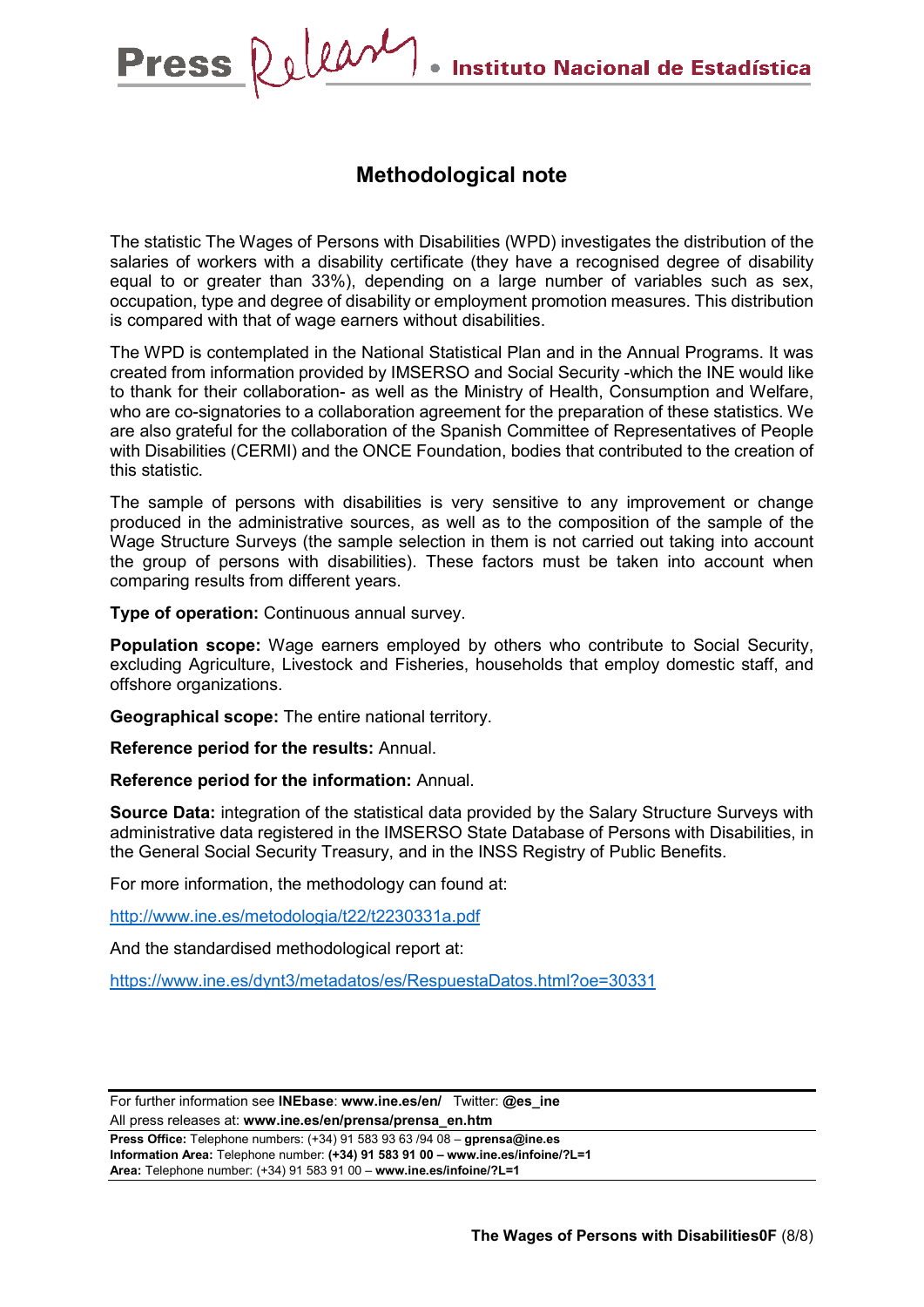

Press Release

## **Wages per worker**

### **1. Earnings and disabilities, according to the characteristics of the worker**

|                               | Gross annual wage               |                              |                             |  |
|-------------------------------|---------------------------------|------------------------------|-----------------------------|--|
|                               | Persons<br>without disabilities | Persons<br>with disabilities | Wage ratio <sup>2</sup> (%) |  |
| Total                         | 24,512.2                        | 20,574.1                     | 83.9                        |  |
| Sex                           |                                 |                              |                             |  |
| Men                           | 27,104.8                        | 21,866.6                     | 80.7                        |  |
| Women                         | 21,758.1                        | 18,863.7                     | 86.7                        |  |
| Age groups                    |                                 |                              |                             |  |
| 16 to 29 years                | 15,966.4                        | 13,657.8                     | 85.5                        |  |
| 30 to 44 years                | 23,792.1                        | 18,655.6                     | 78.4                        |  |
| 45 years and over             | 27,381.4                        | 21,729.8                     | 79.4                        |  |
| Type of working day           |                                 |                              |                             |  |
| Full-time                     | 28,525.0                        | 24,452.4                     | 85.7                        |  |
| Part-time                     | 11,420.1                        | 10,722.4                     | 93.9                        |  |
| Type of contract              |                                 |                              |                             |  |
| Indefinite duration           | 26,583.8                        | 22,241.4                     | 83.7                        |  |
| Fixed-term                    | 17,998.4                        | 15,932.3                     | 88.5                        |  |
| Occupation group <sup>3</sup> |                                 |                              |                             |  |
| High                          | 34,047.0                        | 30,593.9                     | 89.9                        |  |
| Medium                        | 19,900.1                        | 19,555.8                     | 98.3                        |  |
| Low                           | 18,472.0                        | 15,346.0                     | 83.1                        |  |

### **2. Earnings and disabilities, according to the features of the company**

|                               | Gross annual wage               |                              |  |
|-------------------------------|---------------------------------|------------------------------|--|
|                               | Persons<br>without disabilities | Persons<br>with disabilities |  |
| Total                         | 24,512.2                        | 20,574.1                     |  |
| Size of the unit <sup>4</sup> |                                 |                              |  |
| 1 to 49 workers               | 19,913.6                        | 16,812.3                     |  |
| 50 to 199 workers             | 25,502.7                        | 18,138.9                     |  |
| 200 workers or more           | 30,662.3                        | 25,092.1                     |  |
| Activity sector               |                                 |                              |  |
| Industry and Construction     | 26,612.6                        | 22,698.2                     |  |
| <b>Services</b>               | 23,963.4                        | 20,171.2                     |  |

<sup>1</sup> Persons aged 16-64 living in households, with an officially recognized degree of disability greater than or equal to 33%.

(RD 1971/1999 amended by RD 1364/2012, RD 1/2013)

between the two groups. The further the figure is from 100, the greater the inequality existing between then.  $^2$  Wage ratio = Earnings of persons with disabilities over those of persons without disabilities, as a percentage. A value of 100 indicates wage equality

 $3$  Occupation group:  $-$  High: directors and managers; scientific, intellectual and support technicians and professionals.

- Medium: skilled employees, craftspersons and workers.
- Low: unskilled operators and workers.

<sup>4</sup> The selection unit is the Social Security Contribution Account, the administrative concept traditionally used in the wage and labour cost surveys.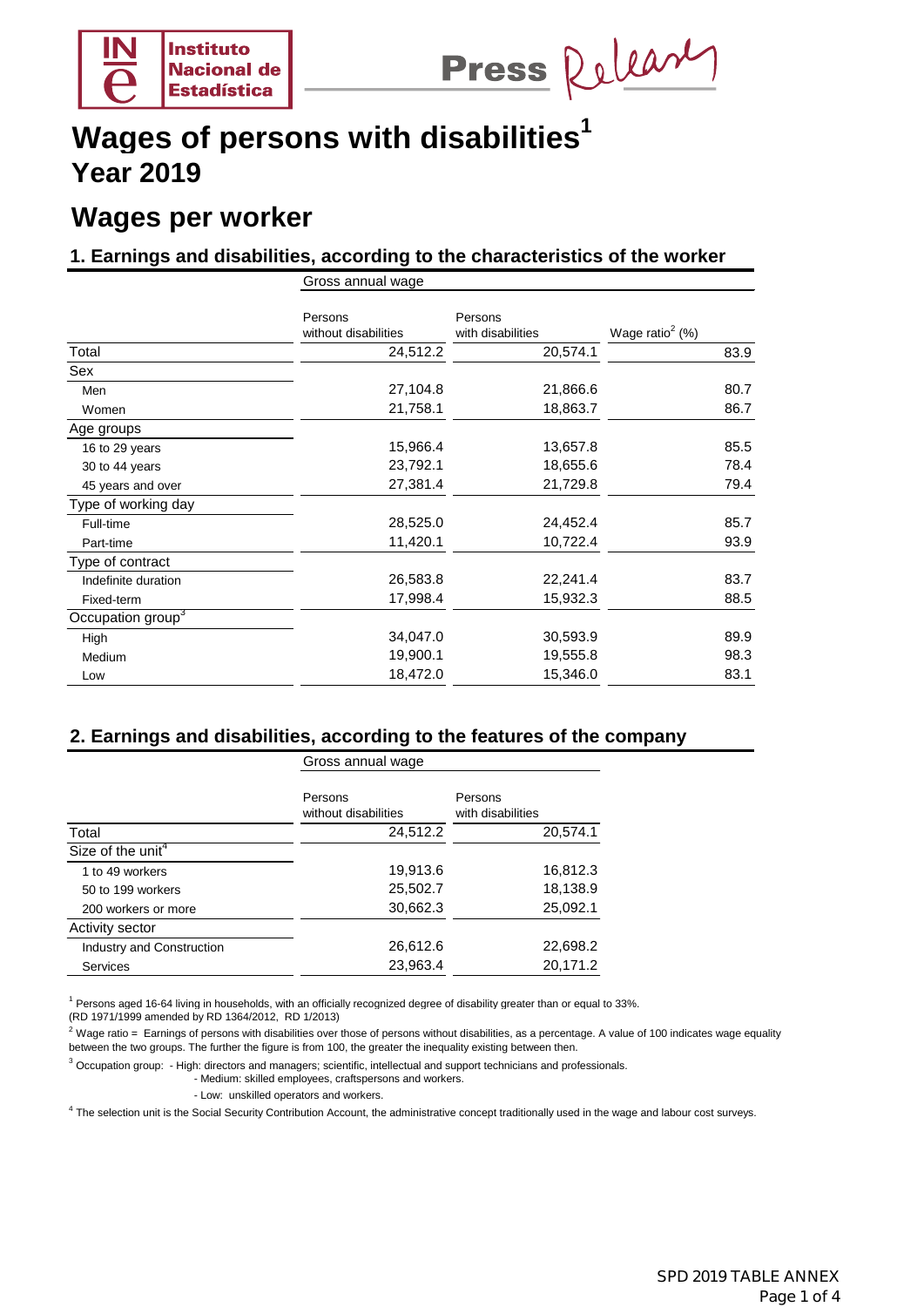# **Wages per worker**

### **3. Earnings, according to type and degree of disability**

|                               | Gross annual wage |
|-------------------------------|-------------------|
| Total                         | 20,574.1          |
| Type of disability $\sqrt{2}$ |                   |
| Physical and others           | 21,616.4          |
| Intellectual                  | 13,136.9          |
| Mental                        | 17,521.1          |
| Sensory                       | 22,435.7          |
| Not known <sup>3</sup>        | 19,581.3          |
| Degree of disability          |                   |
| 33% to 44%                    | 21,129.5          |
| 45% to 64%                    | 19,800.9          |
| 65% and more                  | 19,116.2          |
| Not known <sup>3</sup>        | 19,581.3          |

### **4. Earnings, according to measures to encourage employment**

|                                                                    | Gross annual wage |
|--------------------------------------------------------------------|-------------------|
| Total persons with disabilities                                    | 20,574.1          |
| According to whether or not they have reductions on contributions  |                   |
| Without bonuses/reductions                                         | 22,943.6          |
| With bonuses/reductions                                            | 17,145.7          |
| According to whether or not they have specific disability contract |                   |
| Other contracts                                                    | 19.112.0          |
| Specific disability contract                                       | 21.046.7          |

 $1$  Persons aged 16-64 living in households, with an officially recognized degree of disability

(RD 1971/1999 amended by RD 1364/2012, RD 1/2013)

 $2$  Type of disability: Physical and others: impairments of the osteoarticular, neuromuscular, cardiovascular, immunological, respiratory,

digestive, metabolic and endocrine systems and other systems.

Intellectual

**Mental** 

Sensory: impairments of the visual and auditory systems

 $3$  The group 'Not known' consists of pernsioners who have a recognised permanent disability pension and are not registered in the SDPD.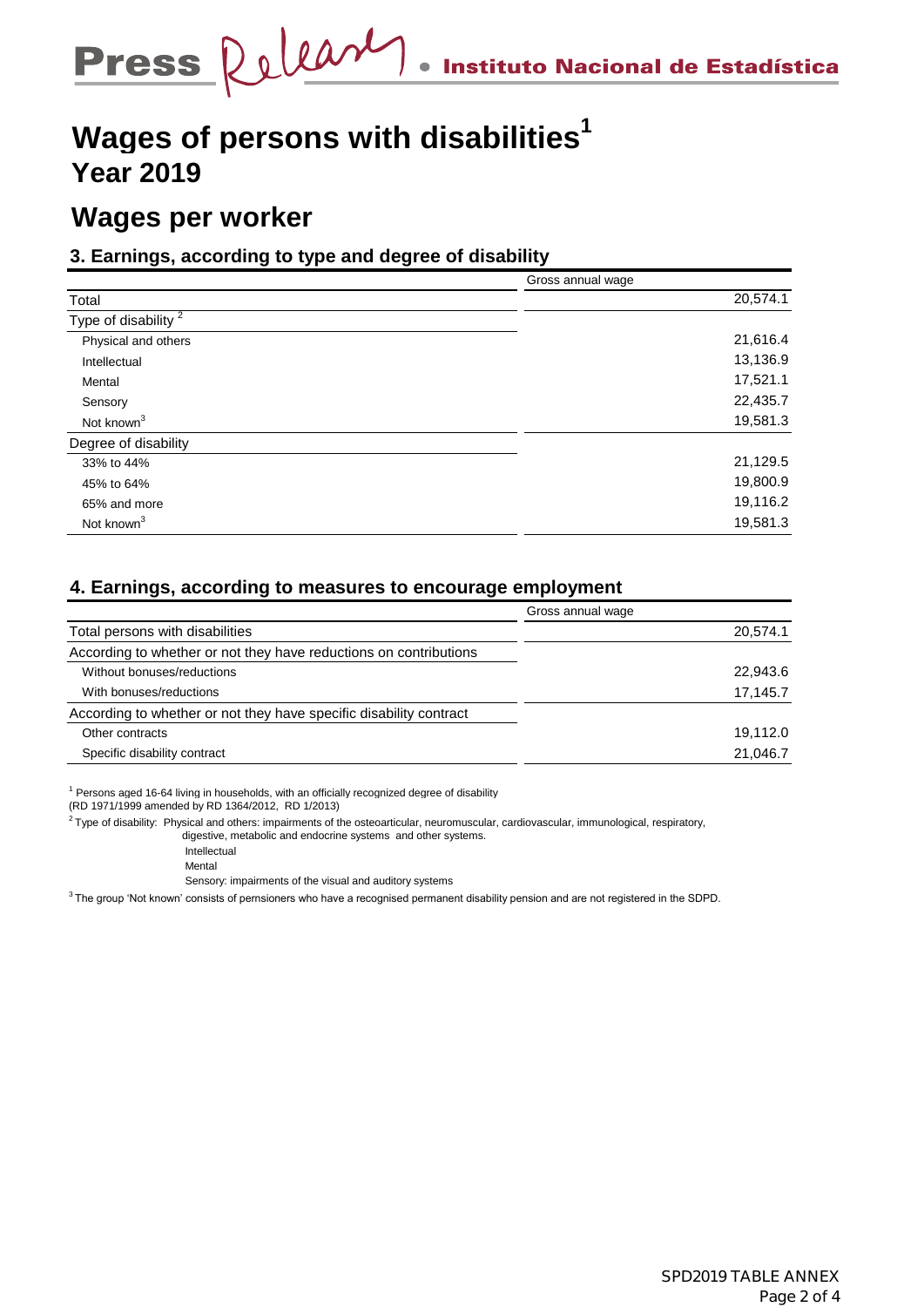# **Wages per hour**

## **5. Earnings and disability, according to the worker's features**

|                               | Gross annual wage               |                              |  |
|-------------------------------|---------------------------------|------------------------------|--|
|                               | Persons<br>without disabilities | Persons<br>with disabilities |  |
| Total                         | 15.9                            | 13.7                         |  |
| Sex                           |                                 |                              |  |
| Men                           | 16.7                            | 14.1                         |  |
| Women                         | 15.0                            | 13.3                         |  |
| Age groups                    |                                 |                              |  |
| 16 to 29 years                | 11.1                            | 9.3                          |  |
| 30 to 44 years                | 15.2                            | 12.3                         |  |
| 45 years and over             | 17.7                            | 14.6                         |  |
| Type of working day           |                                 |                              |  |
| Full-time                     | 16.6                            | 14.4                         |  |
| Part-time                     | 11.7                            | 10.9                         |  |
| Type of contract              |                                 |                              |  |
| Indefinite duration           | 16.8                            | 14.5                         |  |
| Fixed-term                    | 12.7                            | 11.5                         |  |
| Occupation group <sup>2</sup> |                                 |                              |  |
| High                          | 21.9                            | 20.1                         |  |
| Medium                        | 12.9                            | 12.9                         |  |
| Low                           | 12.3                            | 10.5                         |  |

### **6. Earnings and disability, according to the features of the company**

|                               | Gross annual wage               |                              |
|-------------------------------|---------------------------------|------------------------------|
|                               | Persons<br>without disabilities | Persons<br>with disabilities |
| Total                         | 15.9                            | 13.7                         |
| Size of the unit <sup>3</sup> |                                 |                              |
| 1 to 49 workers               | 13.2                            | 11.5                         |
| 50 to 199 workers             | 16.2                            | 12.1                         |
| 200 workers or more           | 16.4<br>19.5                    |                              |
| Activity sector               |                                 |                              |
| Industry and Construction     | 15.9                            | 14.0                         |
| <b>Services</b>               | 15.9                            | 13.7                         |

<sup>1</sup> Persons aged 16-64 living in households, with an officially recognized degree of disability greater than or equal to 33%.

(RD 1971/1999 amended by RD 1364/2012, RD 1/2013)

 $3$  Occupation group:  $-$  High: directors and managers; scientific, intellectual and support technicians and professionals.

- Medium: skilled employees, craftspersons and workers.

- Low: unskilled operators and workers.

 $3$  The selection unit is the Social Security Contribution Account, the administrative concept traditionally used in the wage and labour cost surveys.